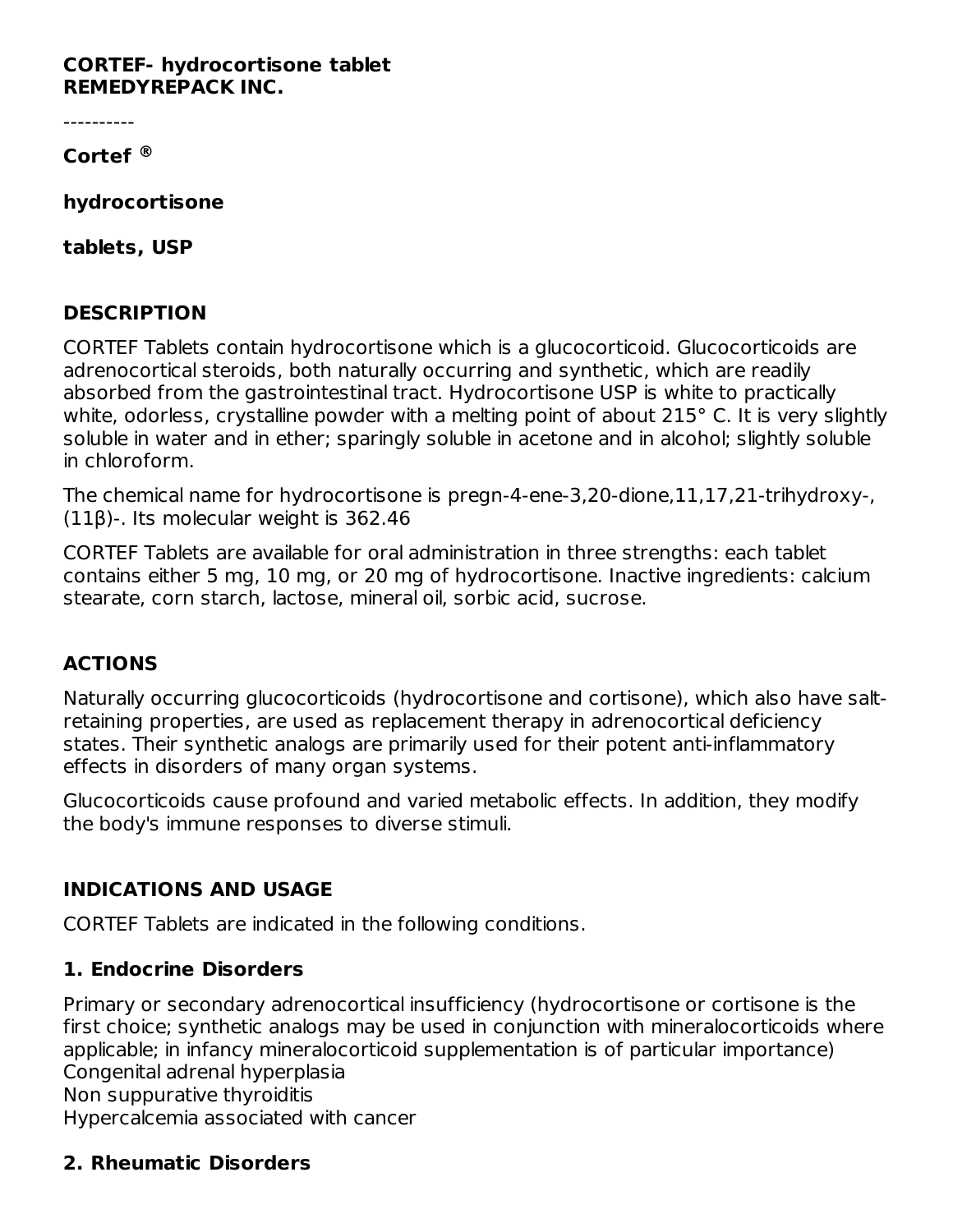As adjunctive therapy for short-term administration (to tide the patient over an acute episode or exacerbation) in:

Psoriatic arthritis Rheumatoid arthritis, including juvenile rheumatoid arthritis (selected cases may require low-dose maintenance therapy) Ankylosing spondylitis Acute and subacute bursitis Acute nonspecific tenosynovitis Acute gouty arthritis Post-traumatic osteoarthritis Synovitis of osteoarthritis **Epicondylitis** 

#### **3. Collagen Diseases**

During an exacerbation or as maintenance therapy in selected cases of:

Systemic lupus erythematosus Systemic dermatomyositis (polymyositis) Acute rheumatic carditis

#### **4. Dermatologic Diseases**

**Pemphiqus** Bullous dermatitis herpetiformis Severe erythema multiforme (Stevens-Johnson syndrome) Exfoliative dermatitis Mycosis fungoides Severe psoriasis Severe seborrheic dermatitis

#### **5. Allergic States**

Control of severe or incapacitating allergic conditions intractable to adequate trials of conventional treatment:

Seasonal or perennial allergic rhinitis Serum sickness Bronchial asthma Contact dermatitis Atopic dermatitis Drug hypersensitivity reactions

#### **6. Ophthalmic Diseases**

Severe acute and chronic allergic and inflammatory processes involving the eye and its adnexa such as:

Allergic conjunctivitis **Keratitis** Allergic corneal marginal ulcers Herpes zoster ophthalmicus Iritis and iridocyclitis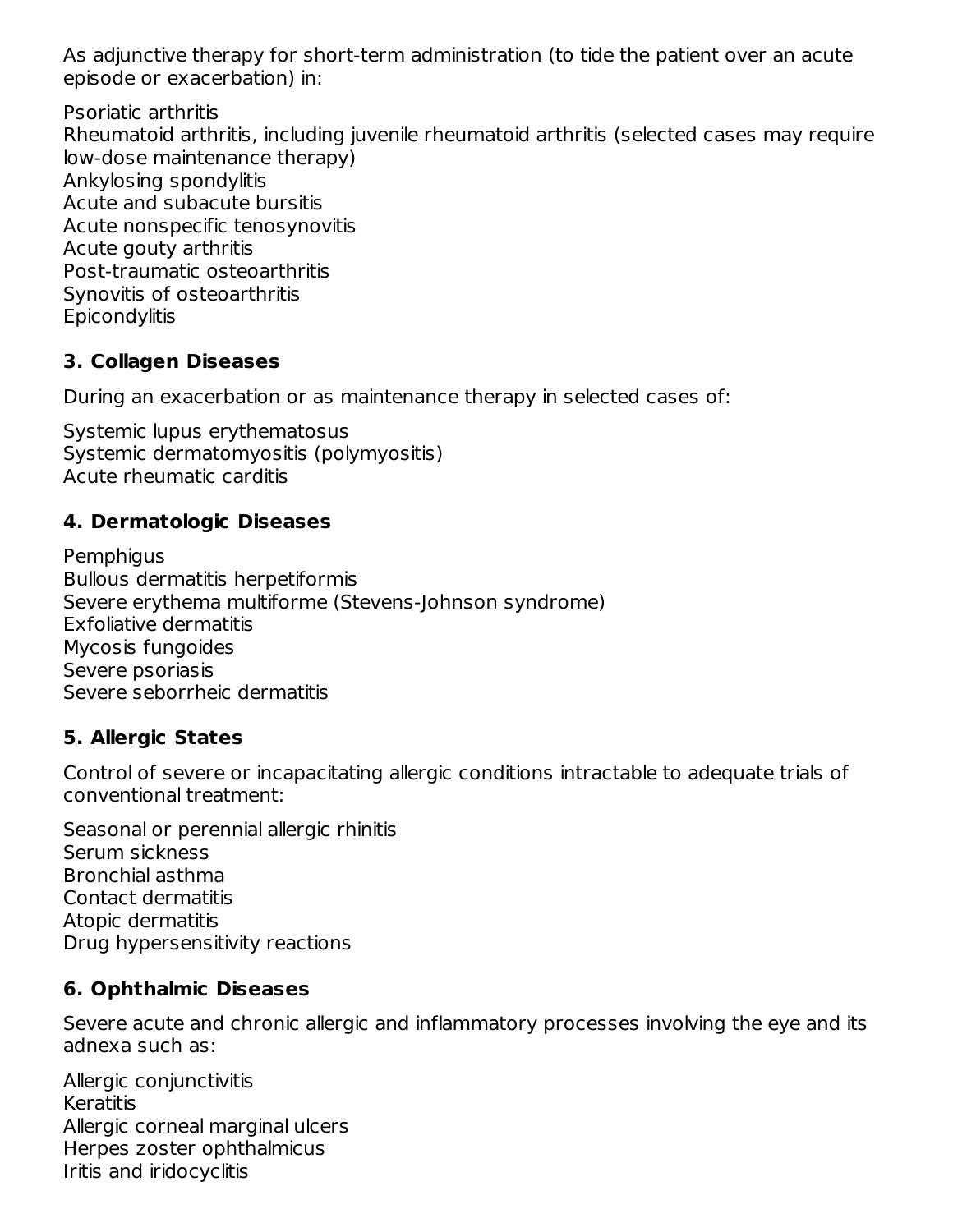Chorioretinitis Anterior segment inflammation Diffuse posterior uveitis and choroiditis Optic neuritis Sympathetic ophthalmia

# **7. Respiratory Diseases**

Symptomatic sarcoidosis Loeffler's syndrome not manageable by other means **Berylliosis** Fulminating or disseminated pulmonary tuberculosis when used concurrently with appropriate antituberculous chemotherapy Aspiration pneumonitis

# **8. Hematologic Disorders**

Idiopathic thrombocytopenic purpura in adults Secondary thrombocytopenia in adults Acquired (autoimmune) hemolytic anemia Erythroblastopenia (RBC anemia) Congenital (erythroid) hypoplastic anemia

# **9. Neoplastic Diseases**

For palliative management of:

Leukemias and lymphomas in adults Acute leukemia of childhood

# **10. Edematous States**

To induce a diuresis or remission of proteinuria in the nephrotic syndrome, without uremia, of the idiopathic type or that due to lupus erythematosus.

# **11. Gastrointestinal Diseases**

To tide the patient over a critical period of the disease in:

Ulcerative colitis Regional enteritis

# **12. Miscellaneous**

Tuberculous meningitis with subarachnoid block or impending block when used concurrently with appropriate antituberculous chemotherapy Trichinosis with neurologic or myocardial involvement

# **CONTRAINDICATIONS**

Systemic fungal infections and known hypersensitivity to components

# **WARNINGS**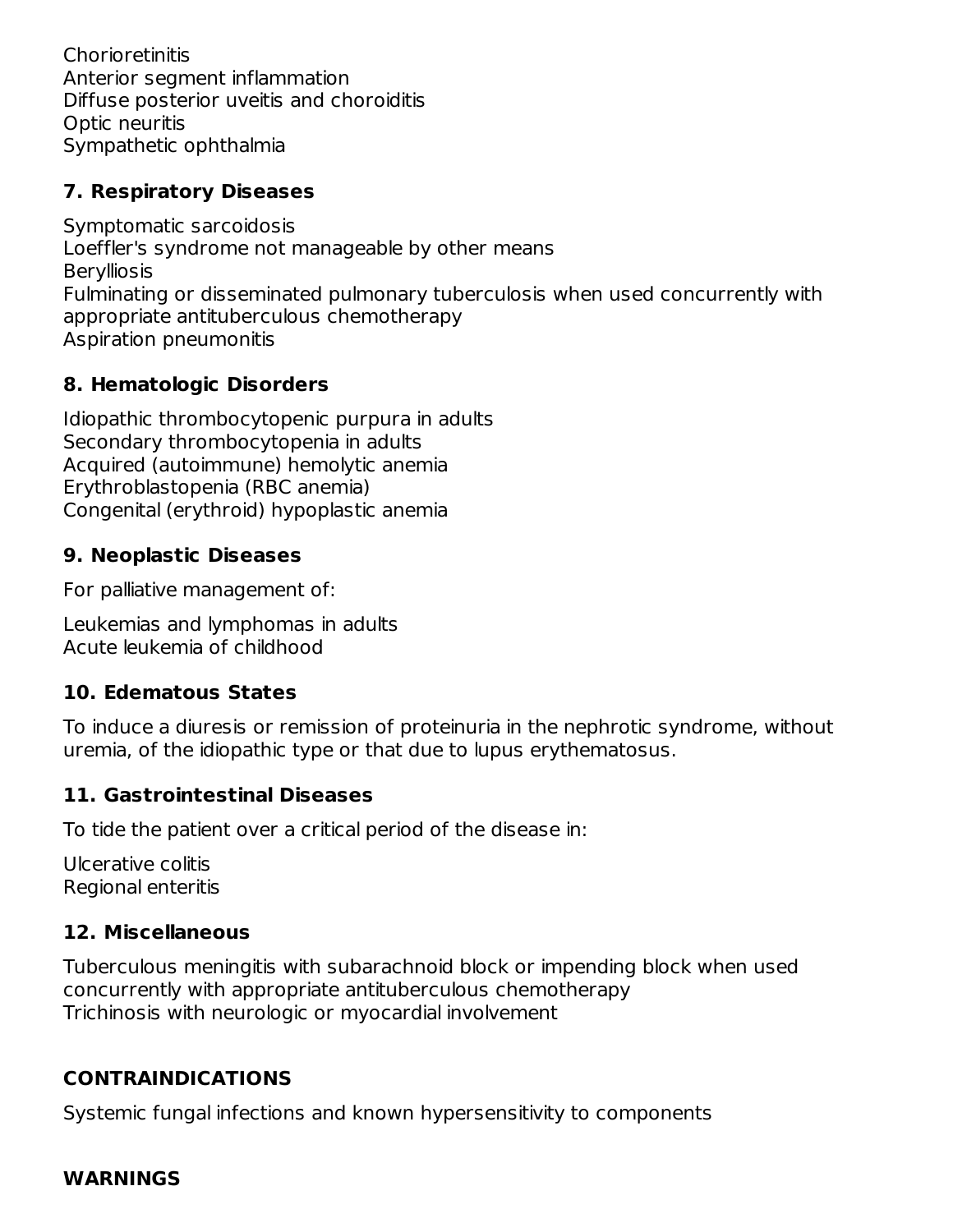In patients on corticosteroid therapy subjected to unusual stress, increased dosage of rapidly acting corticosteroids before, during, and after the stressful situation is indicated.

Corticosteroids may mask some signs of infection, and new infections may appear during their use. Infections with any pathogen including viral, bacterial, fungal, protozoan or helminthic infections, in any location of the body, may be associated with the use of corticosteroids alone or in combination with other immunosuppressive agents that affect cellular immunity, humoral immunity, or neutrophil function.  $^{\rm 1}$ 

These infections may be mild, but can be severe and at times fatal. With increasing doses of corticosteroids, the rate of occurrence of infectious complications increases.  $^{\mathsf{2}}$ There may be decreased resistance and inability to localize infection when corticosteroids are used.

Prolonged use of corticosteroids may produce posterior subcapsular cataracts, glaucoma with possible damage to the optic nerves, and may enhance the establishment of secondary ocular infections due to fungi or viruses.

#### **Usage in pregnancy**

Since adequate human reproduction studies have not been done with corticosteroids, the use of these drugs in pregnancy, nursing mothers or women of childbearing potential requires that the possible benefits of the drug be weighed against the potential hazards to the mother and embryo or fetus. Infants born of mothers who have received substantial doses of corticosteroids during pregnancy, should be carefully observed for signs of hypoadrenalism.

Corticosteroids have been shown to impair fertility in male rats.

Average and large doses of hydrocortisone or cortisone can cause elevation of blood pressure, salt and water retention, and increased excretion of potassium. These effects are less likely to occur with the synthetic derivatives except when used in large doses. Dietary salt restriction and potassium supplementation may be necessary. All corticosteroids increase calcium excretion.

Administration of live or live, attenuated vaccines is contraindicated in patients receiving immunosuppressive doses of corticosteroids. Killed or inactivated vaccines may be administered to patients receiving immunosuppressive doses of corticosteroids; however, the response to such vaccines may be diminished. Indicated immunization procedures may be undertaken in patients receiving nonimmunosuppressive doses of corticosteroids.

The use of CORTEF Tablets in active tuberculosis should be restricted to those cases of fulminating or disseminated tuberculosis in which the corticosteroid is used for the management of the disease in conjunction with an appropriate antituberculous regimen.

If corticosteroids are indicated in patients with latent tuberculosis or tuberculin reactivity, close observation is necessary as reactivation of the disease may occur. During prolonged corticosteroid therapy, these patients should receive chemoprophylaxis.

Persons who are on drugs which suppress the immune system are more susceptible to infections than healthy individuals. Chicken pox and measles, for example, can have a more serious or even fatal course in non-immune children or adults on corticosteroids.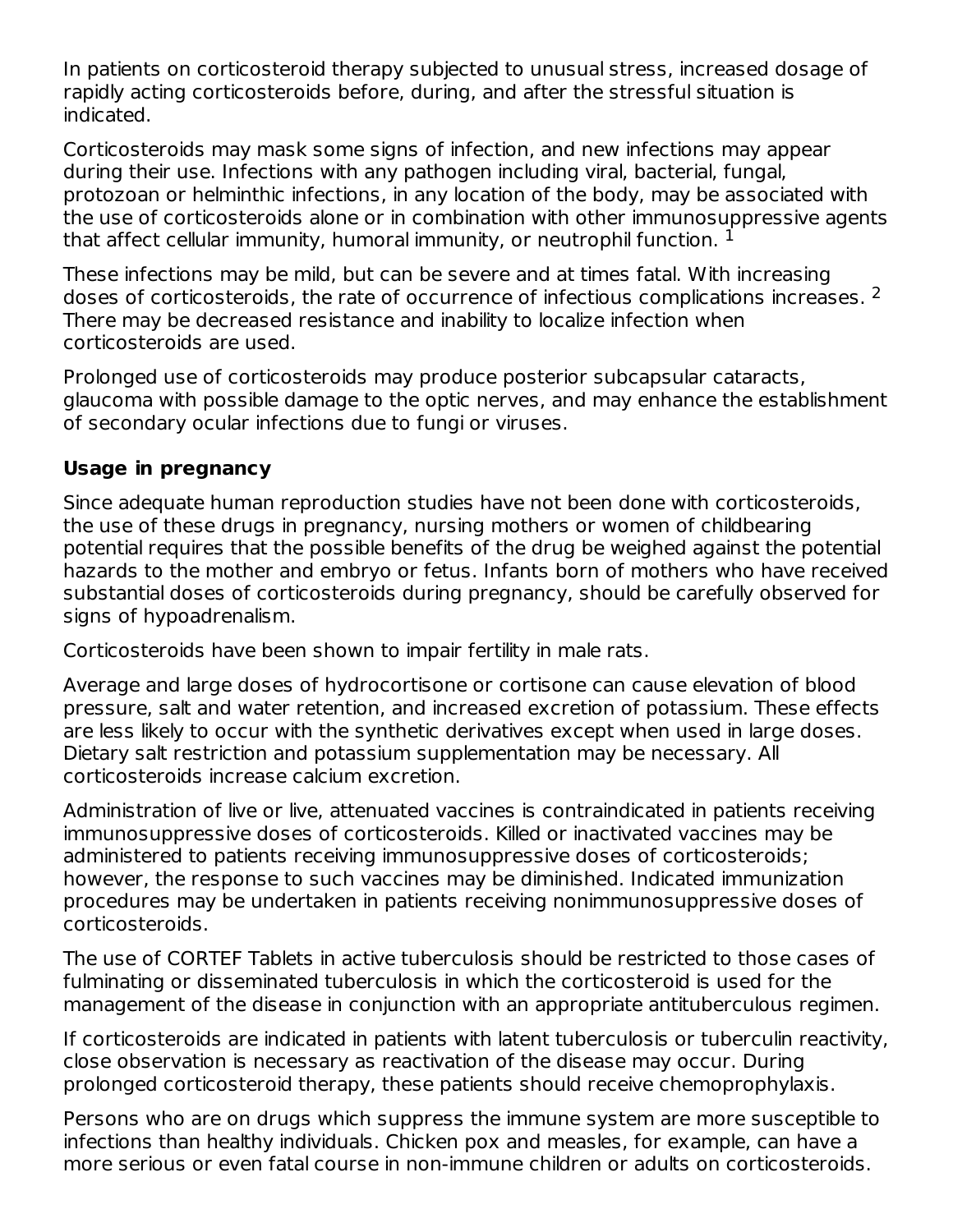In such children or adults who have not had these diseases, particular care should be taken to avoid exposure. How the dose, route and duration of corticosteroid administration affects the risk of developing a disseminated infection is not known. The contribution of the underlying disease and/or prior corticosteroid treatment to the risk is also not known. If exposed to chicken pox, prophylaxis with varicella zoster immune globulin (VZIG) may be indicated. If exposed to measles, prophylaxis with pooled intramuscular immunoglobulin (IG) may be indicated. (See the respective package inserts for complete VZIG and IG prescribing information.) If chicken pox develops, treatment with antiviral agents may be considered. Similarly, corticosteroids should be used with great care in patients with known or suspected Strongyloides (threadworm) infestation. In such patients, corticosteroid-induced immunosuppression may lead to Strongyloides hyperinfection and dissemination with widespread larval migration, often accompanied by severe enterocolitis and potentially fatal gram-negative septicemia.

# **PRECAUTIONS**

#### **General Precautions**

Drug-induced secondary adrenocortical insufficiency may be minimized by gradual reduction of dosage. This type of relative insufficiency may persist for months after discontinuation of therapy; therefore, in any situation of stress occurring during that period, hormone therapy should be reinstituted.

There is an enhanced effect of corticosteroids on patients with hypothyroidism and in those with cirrhosis.

Corticosteroids should be used cautiously in patients with ocular herpes simplex because of possible corneal perforation.

The lowest possible dose of corticosteroid should be used to control the condition under treatment, and when reduction in dosage is possible, the reduction should be gradual.

Psychic derangements may appear when corticosteroids are used, ranging from euphoria, insomnia, mood swings, personality changes, and severe depression, to frank psychotic manifestations. Also, existing emotional instability or psychotic tendencies may be aggravated by corticosteroids.

Steroids should be used with caution in nonspecific ulcerative colitis, if there is a probability of impending perforation, abscess or other pyogenic infection; diverticulitis; fresh intestinal anastomoses; active or latent peptic ulcer; renal insufficiency; hypertension; osteoporosis; and myasthenia gravis.

Growth and development of infants and children on prolonged corticosteroid therapy should be carefully observed.

Kaposi's sarcoma has been reported to occur in patients receiving corticosteroid therapy. Discontinuation of corticosteroids may result in clinical remission.

Since complications of treatment with glucocorticoids are dependent on the size of the dose and the duration of treatment, a risk/benefit decision must be made in each individual case as to dose and duration of treatment and as to whether daily or intermittent therapy should be used.

Pheochromocytoma crisis, which can be fatal, has been reported after administration of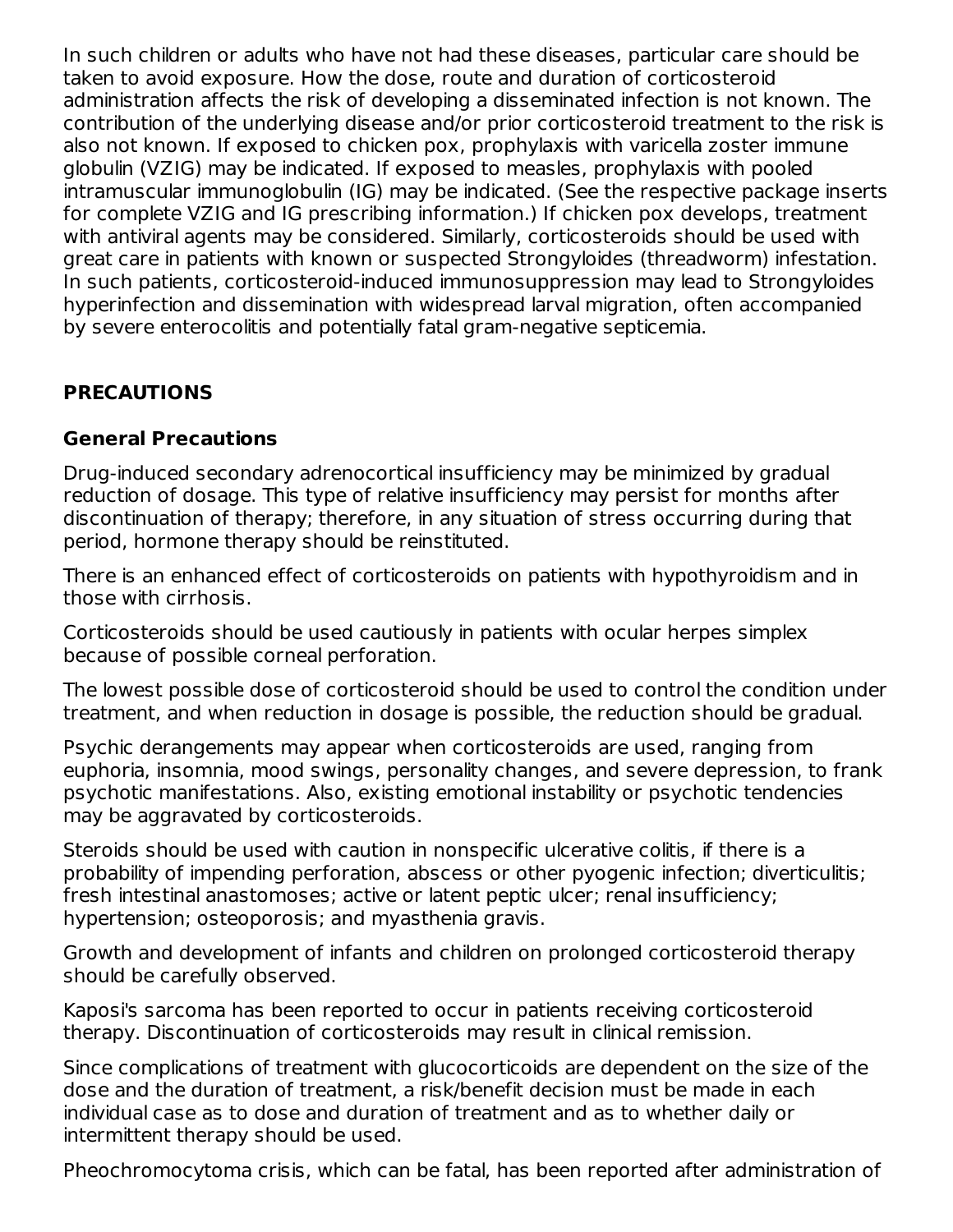systemic corticosteroids. In patients with suspected pheochromocytoma, consider the risk of pheochromocytoma crisis prior to administering corticosteroids.

#### **Drug Interactions**

The pharmacokinetic interactions listed below are potentially clinically important. Drugs that induce hepatic enzymes such as phenobarbital, phenytoin and rifampin may increase the clearance of corticosteroids and may require increases in corticosteroid dose to achieve the desired response. Drugs such as troleandomycin and ketoconazole may inhibit the metabolism of corticosteroids and thus decrease their clearance. Therefore, the dose of corticosteroid should be titrated to avoid steroid toxicity. Corticosteroids may increase the clearance of chronic high dose aspirin. This could lead to decreased salicylate serum levels or increase the risk of salicylate toxicity when corticosteroid is withdrawn. Aspirin should be used cautiously in conjunction with corticosteroids in patients suffering from hypoprothrombinemia. The effect of corticosteroids on oral anticoagulants is variable. There are reports of enhanced as well as diminished effects of anticoagulants when given concurrently with corticosteroids. Therefore, coagulation indices should be monitored to maintain the desired anticoagulant effect.

# **Information for the Patient**

Persons who are on immunosuppressant doses of corticosteroids should be warned to avoid exposure to chicken pox or measles. Patients should also be advised that if they are exposed, medical advice should be sought without delay.

Repackaged By / Distributed By: RemedyRepack Inc.

625 Kolter Drive, Indiana, PA 15701

(724) 465-8762

# **ADVERSE REACTIONS**

# **Fluid and Electrolyte Disturbances**

Sodium retention Fluid retention Congestive heart failure in susceptible patients Potassium loss Hypokalemic alkalosis Hypertension

#### **Musculoskeletal**

Muscle weakness Steroid myopathy Loss of muscle mass Osteoporosis Tendon rupture, particularly of the Achilles tendon Vertebral compression fractures Aseptic necrosis of femoral and humeral heads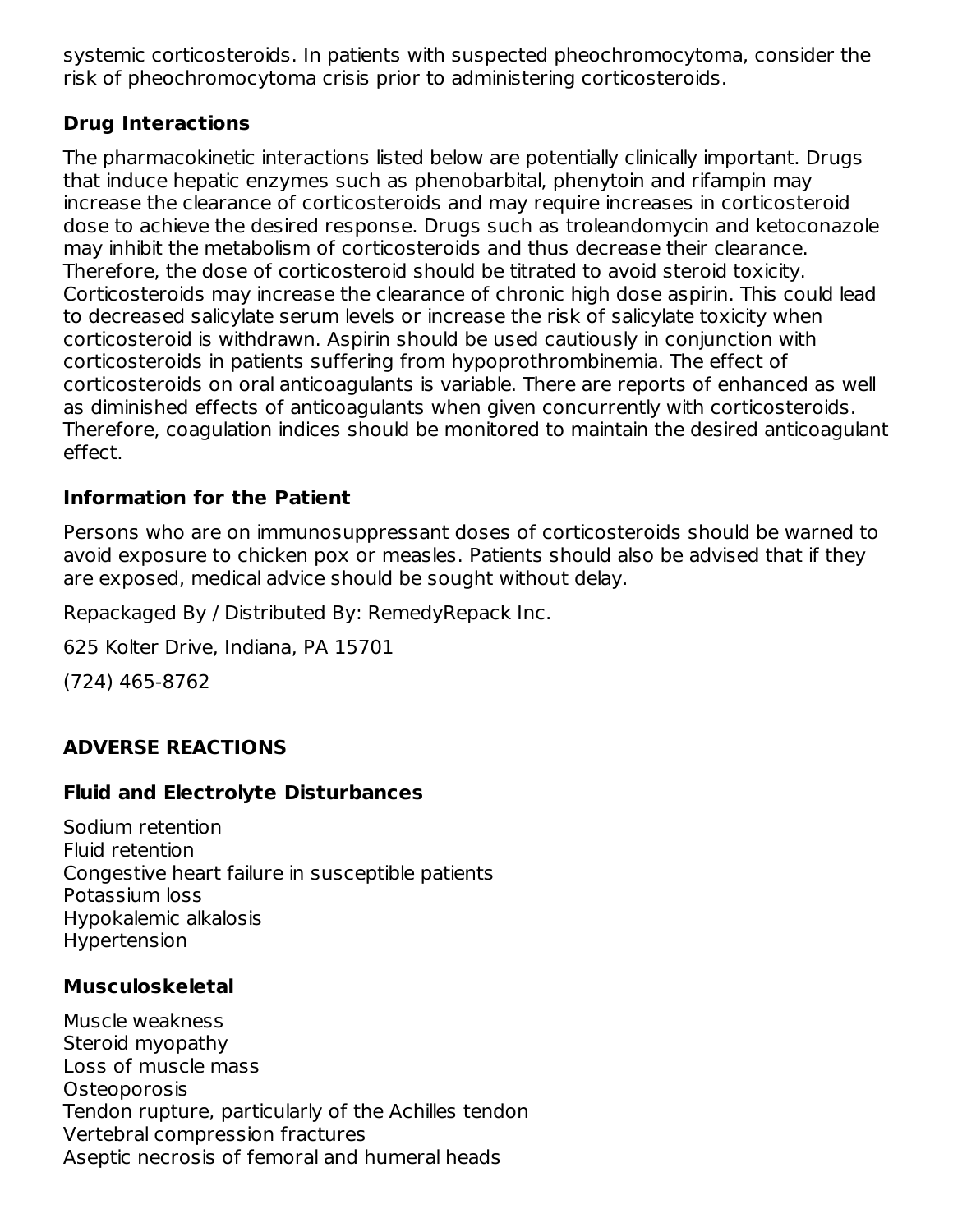#### Pathologic fracture of long bones

#### **Gastrointestinal**

Peptic ulcer with possible perforation and hemorrhage **Pancreatitis** Abdominal distention Ulcerative esophagitis Increases in alanine transaminase (ALT, SGPT), aspartate transaminase (AST, SGOT) and alkaline phosphatase have been observed following corticosteroid treatment. These changes are usually small, not associated with any clinical syndrome and are reversible upon discontinuation.

#### **Dermatologic**

Impaired wound healing Thin fragile skin Petechiae and ecchymoses Facial erythema Increased sweating May suppress reactions to skin tests

#### **Neurological**

Increased intracranial pressure with papilledema (pseudotumor cerebri) usually after treatment **Convulsions** Vertigo Headache Epidural lipomatosis

# **Endocrine**

Development of Cushingoid state Suppression of growth in children Secondary adrenocortical and pituitary unresponsiveness, particularly in times of stress, as in trauma, surgery or illness Menstrual irregularities Decreased carbohydrate tolerance Manifestations of latent diabetes mellitus Increased requirements for insulin or oral hypoglycemic agents in diabetics

# **Ophthalmic**

Central serous chorioretinopathy Posterior subcapsular cataracts Increased intraocular pressure Glaucoma Exophthalmos

#### **Metabolic**

Negative nitrogen balance due to protein catabolism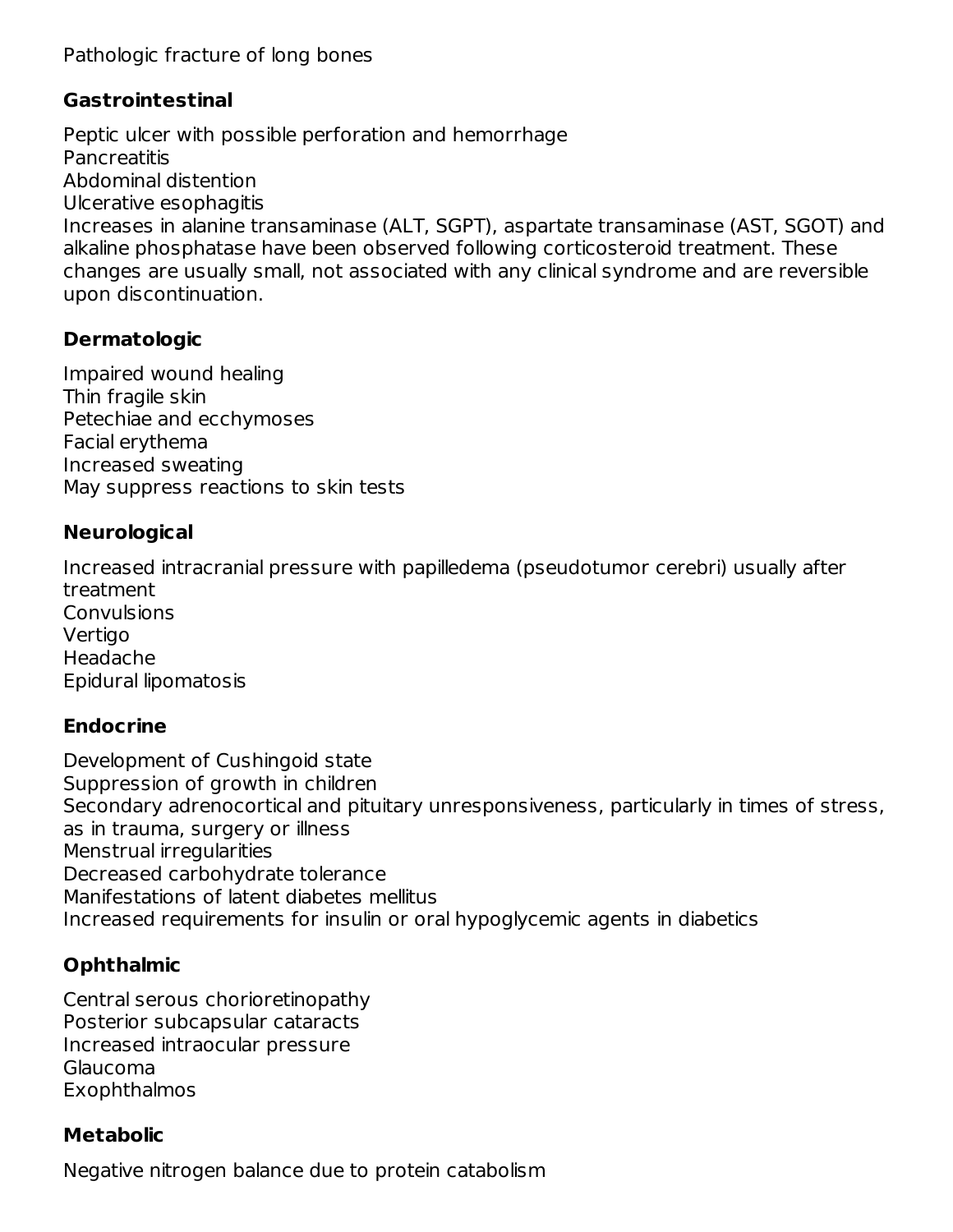# **Blood and lymphatic system disorders**

Leukocytosis

# **DOSAGE AND ADMINISTRATION**

The initial dosage of CORTEF Tablets may vary from 20 mg to 240 mg of hydrocortisone per day depending on the specific disease entity being treated. In situations of less severity lower doses will generally suffice while in selected patients higher initial doses may be required. The initial dosage should be maintained or adjusted until a satisfactory response is noted. If after a reasonable period of time there is a lack of satisfactory clinical response, CORTEF should be discontinued and the patient transferred to other appropriate therapy. IT SHOULD BE EMPHASIZED THAT DOSAGE REQUIREMENTS ARE VARIABLE AND MUST BE INDIVIDUALIZED ON THE BASIS OF THE DISEASE UNDER TREATMENT AND THE RESPONSE OF THE PATIENT. After a favorable response is noted, the proper maintenance dosage should be determined by decreasing the initial drug dosage in small decrements at appropriate time intervals until the lowest dosage which will maintain an adequate clinical response is reached. It should be kept in mind that constant monitoring is needed in regard to drug dosage. Included in the situations which may make dosage adjustments necessary are changes in clinical status secondary to remissions or exacerbations in the disease process, the patient's individual drug responsiveness, and the effect of patient exposure to stressful situations not directly related to the disease entity under treatment; in this latter situation it may be necessary to increase the dosage of CORTEF for a period of time consistent with the patient's condition. If after long-term therapy the drug is to be stopped, it is recommended that it be withdrawn gradually, rather than abruptly.

# **HOW SUPPLIED**

CORTEF Tablets are available in the following strengths and package sizes:

10 mg (white, round, scored, imprinted CORTEF 10)

NDC: 70518-3275-00

NDC: 70518-3275-01

PACKAGING: 100 in 1 BOX

PACKAGING: 1 in 1 POUCH

Store at controlled room temperature 20° to 25°C (68° to 77°F) [see USP].

Repackaged and Distributed By:

Remedy Repack, Inc.

625 Kolter Dr. Suite #4 Indiana, PA 1-724-465-8762

# **REFERENCES**

<sup>1</sup> Fekety R. Infections associated with corticosteroids and immunosuppressive therapy. In: Gorbach SL, Bartlett JG, Blacklow NR, eds. Infectious Diseases. Philadelphia: WB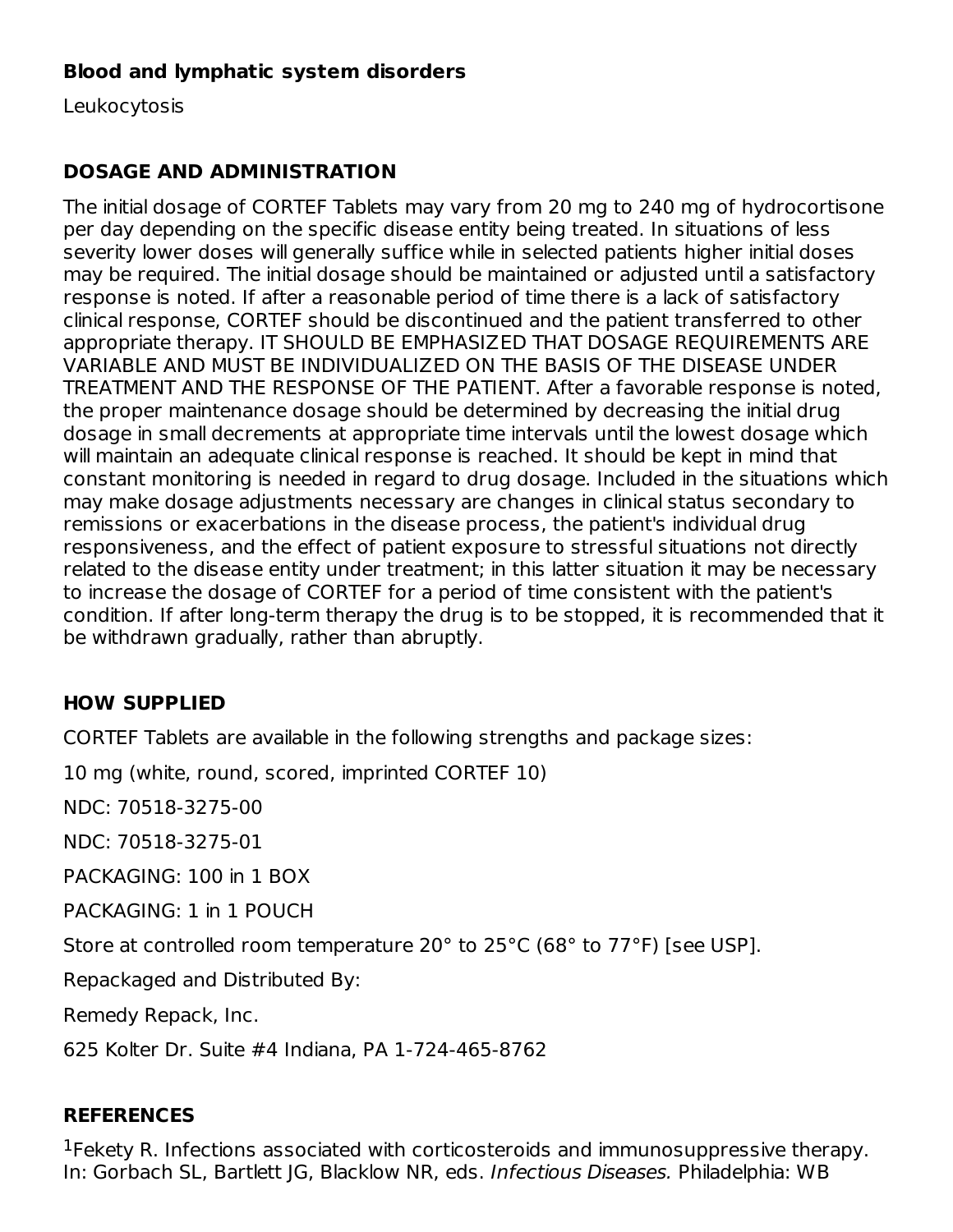Saunders Company 1992:1050–1.

<sup>2</sup>Stuck AE, Minder CE, Frey FJ. Risk of infectious complications in patients taking glucocorticoids. Rev Infect Dis 1989:11(6):954–63.

#### **Rx only**

LAB-0117-4.0

Revised November 2019

Repackaged and Distributed By:

Remedy Repack, Inc.

625 Kolter Dr. Suite #4 Indiana, PA 1-724-465-8762

DRUG: CORTEF

GENERIC: hydrocortisone

DOSAGE: TABLET

ADMINSTRATION: ORAL

NDC: 70518-3275-0

NDC: 70518-3275-1

COLOR: white

SHAPE: ROUND

SCORE: Two even pieces

SIZE: 9 mm

IMPRINT: CORTEF;10

PACKAGING: 1 in 1 POUCH

OUTER PACKAGING: 100 in 1 BOX

ACTIVE INGREDIENT(S):

HYDROCORTISONE 10mg in 1

INACTIVE INGREDIENT(S):

- CALCIUM STEARATE
- STARCH, CORN
- LACTOSE, UNSPECIFIED FORM
- MINERAL OIL
- SORBIC ACID
- SUCROSE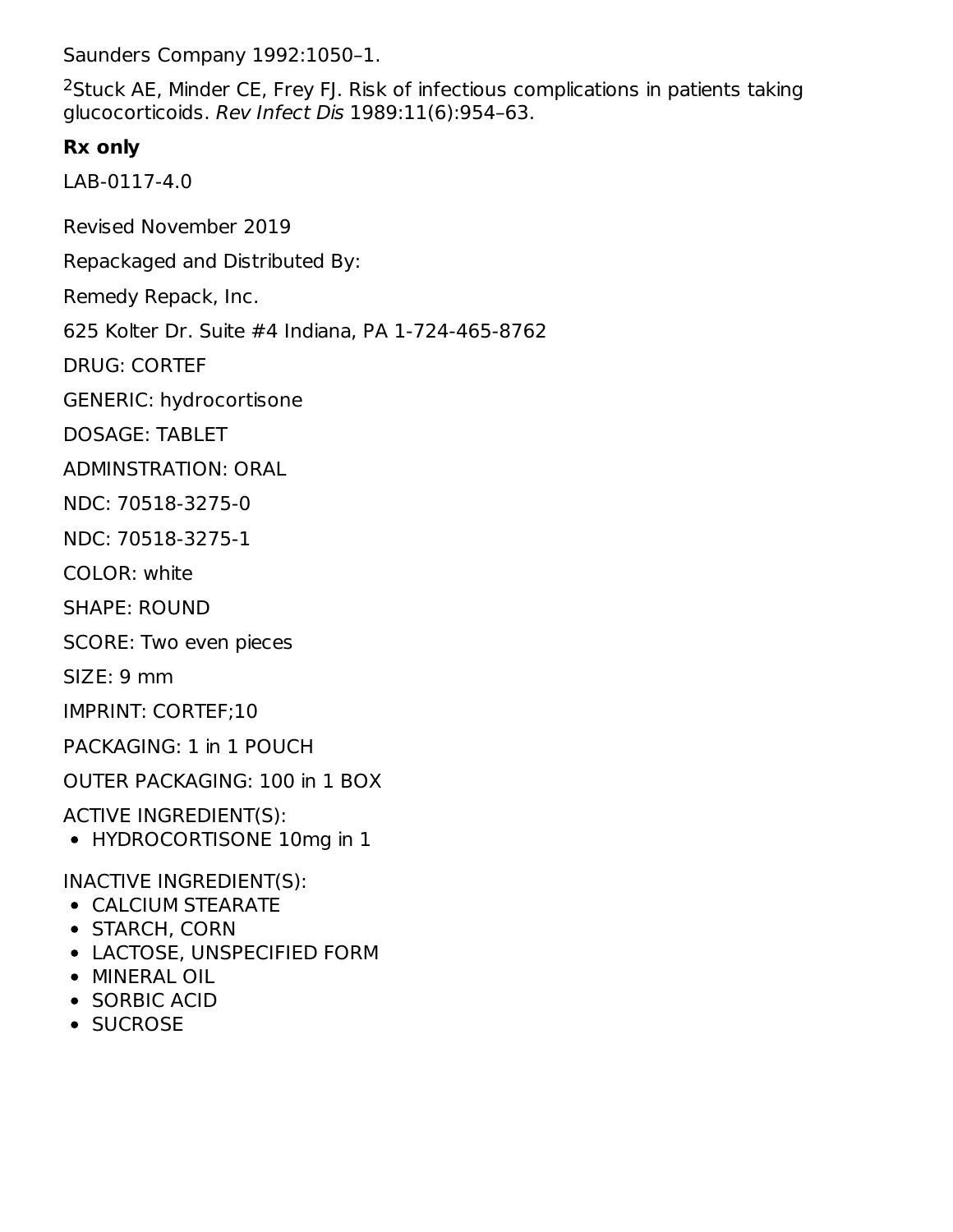| Cortef                                         |                                                                                        | Expires:<br>LOT#:                                                                                                                                                                              | NDC #: 70518-3275-00      |                                                           |  |  |
|------------------------------------------------|----------------------------------------------------------------------------------------|------------------------------------------------------------------------------------------------------------------------------------------------------------------------------------------------|---------------------------|-----------------------------------------------------------|--|--|
| Hydrocortisone                                 |                                                                                        |                                                                                                                                                                                                | Source NDC: 00009-0031-01 |                                                           |  |  |
| 10 <sub>mg</sub>                               |                                                                                        |                                                                                                                                                                                                | MFG: Pfizer, NY, NY 10017 | Keep this and all medication out of the reach of children |  |  |
| Tablet<br>QTY: 100                             |                                                                                        |                                                                                                                                                                                                |                           |                                                           |  |  |
| remedy<br><b>O</b> repack                      | <b>RX ONLY</b>                                                                         | Directions For Use: See Package Insert<br>Store at 20-25°C (68-77°F); excursions permitted to 15-30°C (59-86°F) [See USP]<br>Repackaged by: RemedyRepack Inc., Indiana, PA 15701, 724.465.8762 |                           |                                                           |  |  |
|                                                |                                                                                        |                                                                                                                                                                                                |                           |                                                           |  |  |
| Cortef                                         |                                                                                        | Expires:                                                                                                                                                                                       | NDC #: 70518-3275-01      |                                                           |  |  |
| Hydrocortisone                                 |                                                                                        | LOT#:<br>Source NDC: 00009-0031-01                                                                                                                                                             |                           |                                                           |  |  |
| 10 <sub>mg</sub>                               | MFG: Pfizer, NY, NY 10017<br>Keep this and all medication out of the reach of children |                                                                                                                                                                                                |                           |                                                           |  |  |
| <b>Tablet</b><br>QTY: 1                        |                                                                                        |                                                                                                                                                                                                |                           |                                                           |  |  |
| remed<br><b>Trepad</b><br>$\mathbf{v}$ repuent | <b>RX ONLY</b>                                                                         | Directions For Use: See Package Insert<br>Store at 20-25°C (68-77°F); excursions permitted to 15-30°C (59-86°F) [See USP]<br>Repackaged by: RemedyRepack Inc., Indiana, PA 15701, 724.465.8762 |                           |                                                           |  |  |
|                                                |                                                                                        |                                                                                                                                                                                                |                           |                                                           |  |  |
| <b>CORTEF</b><br>hydrocortisone tablet         |                                                                                        |                                                                                                                                                                                                |                           |                                                           |  |  |
| <b>Product Information</b>                     |                                                                                        |                                                                                                                                                                                                |                           |                                                           |  |  |
| <b>Product Type</b>                            | <b>HUMAN PRESCRIPTION</b><br><b>DRUG</b>                                               |                                                                                                                                                                                                | <b>Item Code</b>          | NDC:70518-3275(NDC:0009-<br>0031)                         |  |  |
| <b>Route of Administration</b>                 | ORAL                                                                                   | (Source)                                                                                                                                                                                       |                           |                                                           |  |  |
|                                                |                                                                                        |                                                                                                                                                                                                |                           |                                                           |  |  |
|                                                |                                                                                        |                                                                                                                                                                                                |                           |                                                           |  |  |

| <b>Active Ingredient/Active Moiety</b>                                    |                                   |                 |  |  |  |  |  |  |
|---------------------------------------------------------------------------|-----------------------------------|-----------------|--|--|--|--|--|--|
| <b>Ingredient Name</b>                                                    | <b>Basis of Strength Strength</b> |                 |  |  |  |  |  |  |
| <b>HYDROCORTISONE</b> (UNII: W4X0X7BPJ) (HYDROCORTISONE - UNII:W4X0X7BPJ) | <b>HYDROCORTISONE</b>             | $10 \text{ mg}$ |  |  |  |  |  |  |
|                                                                           |                                   |                 |  |  |  |  |  |  |
|                                                                           |                                   |                 |  |  |  |  |  |  |
| Inactive Ingrediants                                                      |                                   |                 |  |  |  |  |  |  |

**Inactive Ingredients**